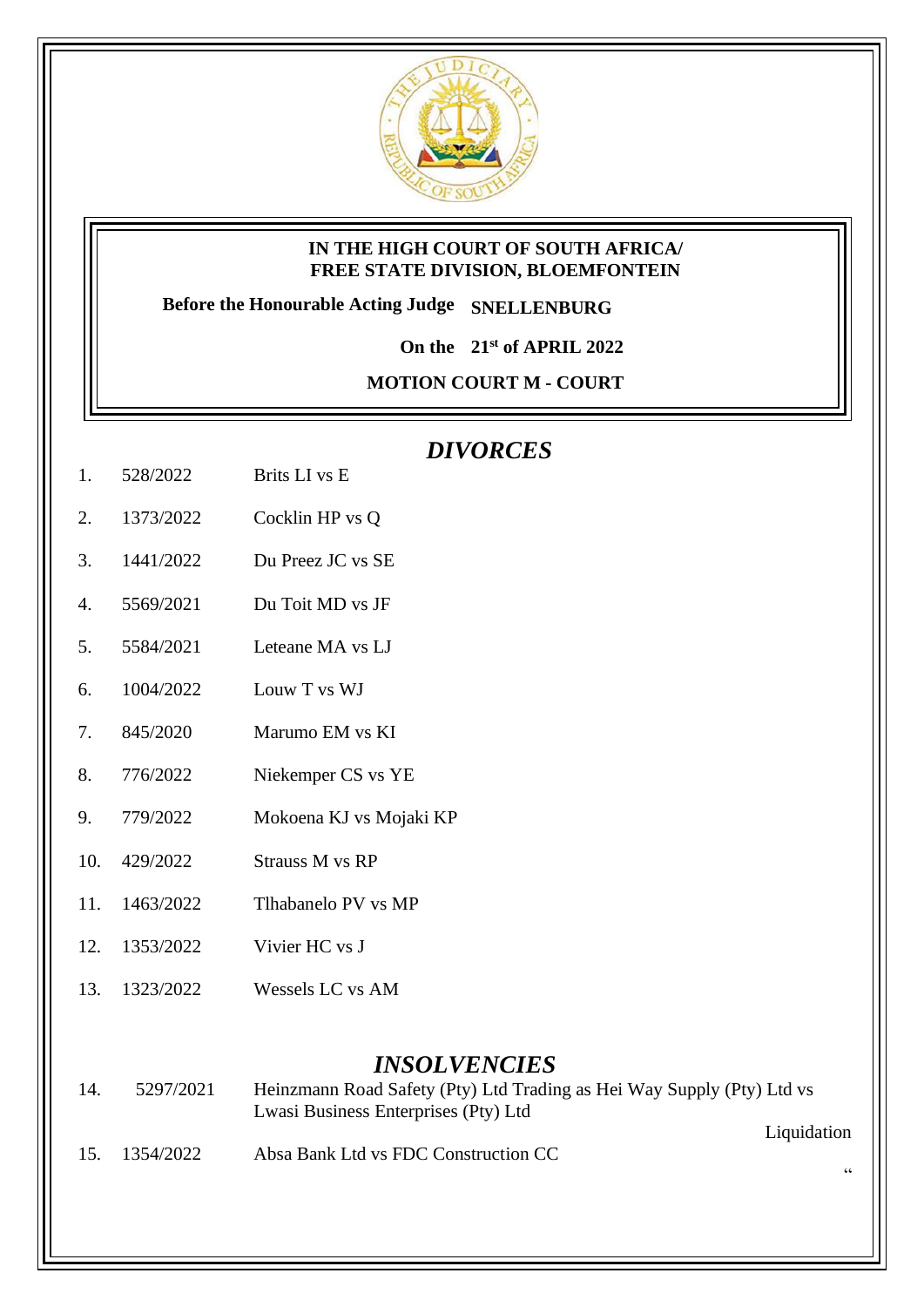| 16. | 2590/21   | <b>SUMMARY JUDGMENTS</b><br>Gauteng Grain Commodities (Pty) Ltd vs Mahlaba JA                                                   |  |  |
|-----|-----------|---------------------------------------------------------------------------------------------------------------------------------|--|--|
| 17. | 4669/21   | Ducharme Consulting (Pty) Ltd vs Mohokare Local Municipality                                                                    |  |  |
| 18. | 5772/21   | Firstrand Bank Ltd vs Yenza Trading 519 CC & 1 Other                                                                            |  |  |
|     |           |                                                                                                                                 |  |  |
| 19. | 3561/2021 | <b>UNOPPOSED</b><br>Stenekamp RJ vs Masilonyana Local Municipality                                                              |  |  |
| 20. | 381/2021  | Mteto Titus Kopa vs Fast Issuer SPV (FR) Ltd                                                                                    |  |  |
| 21. | 824/2022  | Resending & Set aside<br><b>OPPOSED ROLL - DAFFUE, J</b>                                                                        |  |  |
| 22. | 668/2014  | Mmpaseka Cassia Mofokeng vs The Member of the Executive Council for<br>Health, FS                                               |  |  |
| 23. | 166/2017  | To compel<br>Mokoena MS vs RAF                                                                                                  |  |  |
| 24. | 210/2019  | $\zeta$ $\zeta$<br>Nkate NA vs ET                                                                                               |  |  |
| 25. | 2350/2021 | $\!\!\!\zeta\,\zeta\!\!\!\zeta\!\!\!\zeta$<br>Philander AD & 1 Other vs Lubbe JMJ N.O. & 3 Others                               |  |  |
| 26. | 2164/2021 | $\zeta$ $\zeta$<br>Munorurama (Pty) Ltd vs Hoffmans Wholesale CC                                                                |  |  |
| 27. | 3867/2021 | Smith CJ vs M                                                                                                                   |  |  |
| 28. | 481/2021  | $\mbox{\bf G}$<br>SB Guarantee Company (RF) Proprietary Ltd vs Lesia RL                                                         |  |  |
| 29. | 1320/2022 | Substituted service<br>Hudson J vs Motaung T                                                                                    |  |  |
| 30. | 431/2017  | Curator ad Litem                                                                                                                |  |  |
| 31. | 1216/2022 | Finger TA vs RAF<br>Settlement agreement<br>St. Lena Boerdery (Pty) Ltd vs The Matjhabeng Local Municipality                    |  |  |
| 32. | 1217/2022 | 66<br><b>OPPOSED ROLL - CHESIWE, J</b>                                                                                          |  |  |
|     |           |                                                                                                                                 |  |  |
| 33. | 1218/2022 | <b>OPPOSED ROLL - CHESIWE, J</b>                                                                                                |  |  |
| 34. | 278/2017  | Ahmed MH vs RAF<br>$\zeta \, \zeta$                                                                                             |  |  |
| 35. | 3322/2020 | Burden JF vs Van Rensburg IFT & 1 Other<br>Confirmation of agreement                                                            |  |  |
| 36. | 3073/2019 | Quest Petroleum (Pty) Ltd vs Sovs Motors CC & 1 Other                                                                           |  |  |
| 37. | 1104/2022 | Riane N obo Nel JSH vs The Information Officer of FS Dept. of Health &<br>1 Other                                               |  |  |
| 38. | 1154/2022 | Access to information<br>Bles L obo Bles T vs The Medical Superintendent of Universitas Academic<br>66<br>Hospital $& 2$ Others |  |  |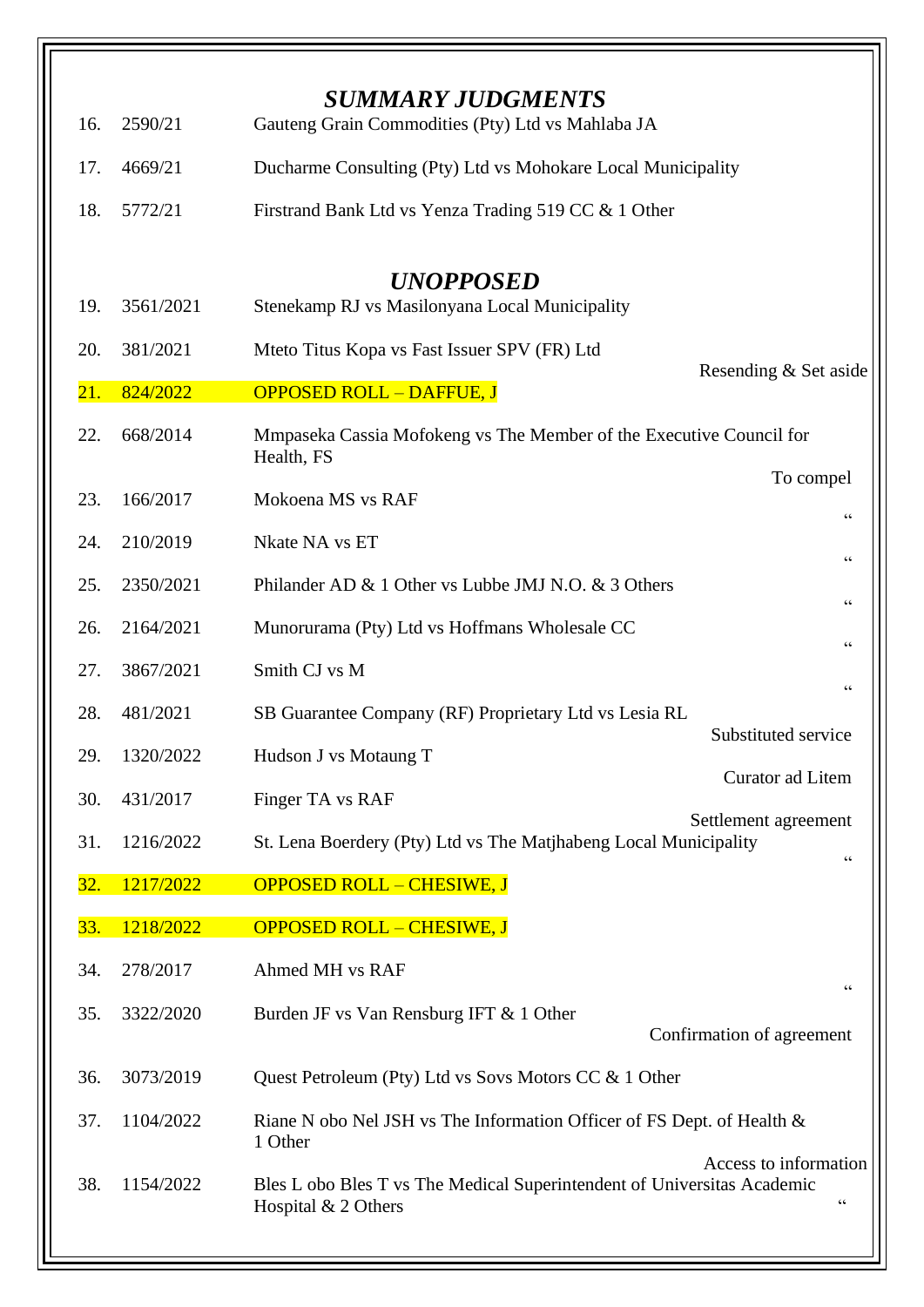| 39. | 986/2022                          | Fouchee S N.O. & 1 Other vs Van der Walt JH & 2 Others                     |           |
|-----|-----------------------------------|----------------------------------------------------------------------------|-----------|
| 40. | 1192/2022                         | Freitas RJ vs RCS                                                          | Eviction  |
| 41. | 4348/2020                         | Absa Bank Ltd vs Nkhata CT & 1 Other                                       | Rule 43   |
|     |                                   |                                                                            | Exception |
|     | <b>BEZUIDENHOUT</b>               | <b>DEFAULT JUDGMENRTS</b>                                                  |           |
| 42. | 4854/2021                         | Braack PRL & 1 Other vs Mashiloane DM & 1 Other                            |           |
|     | <b>BOKWA ATTORNEYS</b>            |                                                                            |           |
| 43. | 5138/2021                         | SA Taxi Finance Solutions (Pty0 Ltd vs Mmapini M                           |           |
| 44. | 5706/2021                         | Potpole Investments (RF) (Proprietary) Ltd vs Meje MT                      |           |
| 45. | 5837/2021                         | SA Taxi Finance Solutions (Pty) Ltd vs Titi TL                             |           |
| 46. | 205/2022                          | Potpole Investments (RF) (Proprietary) Ltd vs Motoai ME                    |           |
| 47. | 208/2022                          | SA Taxi Impact Fund (RF) (Pty) Ltd vs Matsoso MS                           |           |
| 48. | 423/2022                          | Transsec 4 (RF) Ltd vs Motaung TA                                          |           |
| 49. | 425/2022                          | Potpale Investments (RF) (Proprietary) Ltd vs Mokayane MK                  |           |
| 50. | 556/2022                          | The Standard Bank of SA Ltd vs Du Preez SA                                 |           |
| 51. | 678/2022                          | Transsec 5 (RF) Ltd vs Moabi, MG                                           |           |
| 52. | 805/2022                          | SA Taxi Finance Solutions (Pty) Ltd vs Seekane, SKS                        |           |
| 53. | 970/2022                          | The Standard Bank of SA Ltd vs Wright CB & 1 Other                         |           |
|     | <b>EG COOPER MAJIEDT</b>          |                                                                            |           |
| 54. | 2049/2014                         | Absa Bank Ltd vs Makaqa SA & 1 Other                                       |           |
| 55. | 218/2022                          | Absa Bank Ltd vs Van Niekerk MT                                            |           |
| 56. | 1364/2022                         | Georgiou MN N.O. & 2 Others vs Blacktrade (Pty) Ltd t/a Boss Fabrics       |           |
|     | <u>HILL Mc HARDY &amp; HERBST</u> |                                                                            |           |
| 57. | 871/2019                          | IMAS Finance (Co-Operative) Ltd vs Mabena M                                |           |
| 58. | 537/2021                          | IMAS Financial (Co-Operative) Ltd vs Mbambo TJ                             |           |
| 59. | 4829/2021                         | IMAS Finance (Co-Operative) Ltd vs Mokoena TJ                              |           |
| 60. | 5185/2021                         | Sasfin Bank Ltd vs New Boss Construction and Projects (Pty0 Ltd & 2 Others |           |
| 61. | 633/2022                          | Imas Finance (Co-Operative) Ltd vs Mokoena LG                              |           |
|     |                                   |                                                                            |           |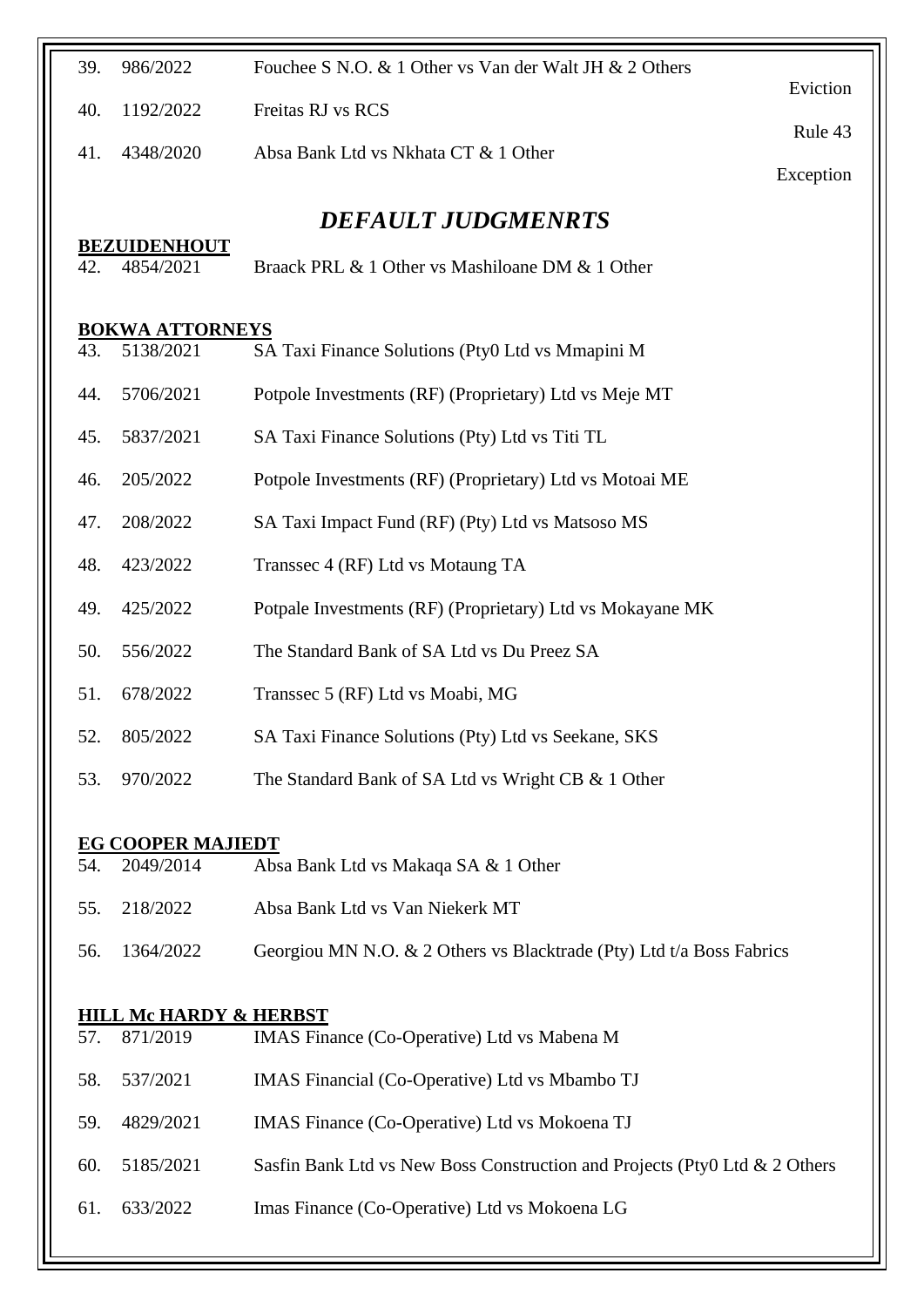| 62. | 1679/2022                              | Bridge Taxi Finance No 02 (Pty) Ltd vs Tyiwa E                                                 |
|-----|----------------------------------------|------------------------------------------------------------------------------------------------|
| 63. | 1682/2022                              | Bridge Taxi Finance No 02 (Pty) Ltd vs Tyiwa, NE                                               |
|     |                                        |                                                                                                |
| 64. | <b>JG BOTHA ATTORNEYS</b><br>5781/2016 | Absa Bank Ltd vs Pretorius SM                                                                  |
| 65. | 4125/2020                              | Absa Bank Ltd vs Williams BTS & 1 Other                                                        |
| 66. | 2545/2021                              | Absa Home Loans Guarantee Company (RF) Pty Ltd & 1 Other vs Hyman<br>MJ & 1 Other              |
| 67. | 3753/2021                              | Absa Bank Ltd vs Matlole MJ                                                                    |
| 68. | 4447/2021                              | Absa Bank Ltd vs Human P & 1 Other                                                             |
| 69. | 4449/2021                              | Absa Home Loans Guarantee Company (RF) Pty Ltd & 1 Other vsTumane ME                           |
| 70. | 4509/2021                              | Absa Home Loans Guarantee Company (RF) Pty Ltd & 1 Other vs Nel CH &<br>1 Other                |
| 71. | 4817/2021                              | Absa Bank Ltd vs AJH Steenkamp                                                                 |
| 72. | 5252/2021                              | Absa Bank Ltd vs Nabil Abuarja                                                                 |
| 73. | 5831/2021                              | Absa Home Loans Guarantee Company (RF) Pty Ltd & 1 Other vs Chabella PL                        |
|     | <b>LOVIOUS BLOCK ATTORNEYS</b>         |                                                                                                |
| 74. | 229/2019                               | First National Bank, A Division of First Rand Bank Ltd vs New Ideas<br>Promotions CC & 1 Other |
| 75. | 3458/2021                              | Smith JL vs Nomganga NB                                                                        |
| 76. | 4812/2019                              | Absa Bank Ltd vs Janse Van Vuuren RD                                                           |
| 77. | 4814/2019                              | Absa Bank Ltd vs Kemp PJB & 1 Other                                                            |
|     | <b>MCINTYRE VAN DER POST</b>           |                                                                                                |
| 78. | 831/2022                               | Nedbank Ltd vs Lategan IJ                                                                      |
| 79. | 832/2022                               | Nedbank Ltd vs Konziwe CJ                                                                      |
| 80. | 834/2022                               | Nedbank Ltd vs Sekomere TP                                                                     |
| 81. | 836/2022                               | Nedbank Ltd vs Grundlingh P                                                                    |
| 82. | 881/2022                               | Nedbank Ltd vs Saayman D                                                                       |
|     |                                        |                                                                                                |

- 83. 892/2022 Nedbank Ltd vs Msimanga DD
- 84. 893/2022 Nedbank Ltd vs Kapase NP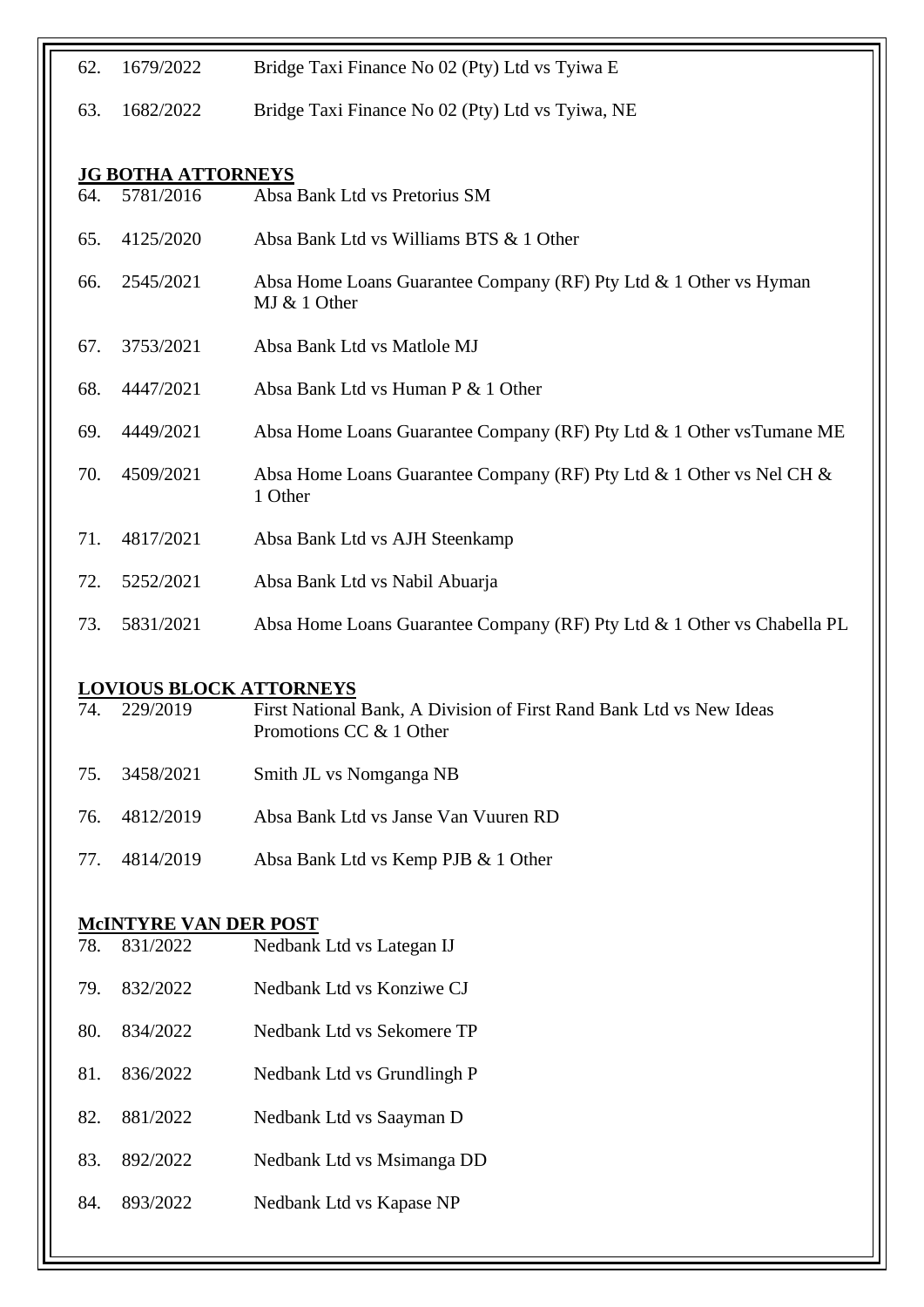| 85. | 1038/2022                  | Nedbank Ltd vs Mpaka K                                                                      |  |  |  |
|-----|----------------------------|---------------------------------------------------------------------------------------------|--|--|--|
| 86. | 1089/2022                  | Nedbank Ltd vs Basson CA                                                                    |  |  |  |
| 87. | 1091/2022                  | Nedbank Ltd vs Sikiti S                                                                     |  |  |  |
| 88. | 1093/2022                  | Nedbank Ltd vs Terblanche SP                                                                |  |  |  |
| 89. | 1155/2022                  | Nedbank Ltd vs Bothma PJ                                                                    |  |  |  |
|     | <b>NOORDMANS ATTORNEYS</b> |                                                                                             |  |  |  |
| 90. | 5836/2021                  | First National Bank, A Division of First Rand Bank Ltd vs PB Xtreme (Pty)<br>Ltd & 3 Others |  |  |  |
| 91. | 6282/2018                  | Absa Bank Ltd vs Koahu TS & 1 Other                                                         |  |  |  |
|     |                            | ROSENDORFF REITZ ATTORNEYS                                                                  |  |  |  |
| 92. | 5306/2021                  | Nedbank Ltd vs Shai ST                                                                      |  |  |  |
| 93. | 5308/2021                  | Nedbank Ltd vs Kapp GS                                                                      |  |  |  |
| 94. | 5826/2021                  | Nedbank Ltd vs Jackson HC                                                                   |  |  |  |
|     | <b>ROSSOUWS ATTORNEYS</b>  |                                                                                             |  |  |  |
| 95. | 3572/2020                  | Firstrand Bank Ltd vs Husselmann JG & 1 Other                                               |  |  |  |
|     | <b>STRAUSS DAILY</b>       |                                                                                             |  |  |  |
| 96. | 663/2020                   | Greenhouse Funding 4 (RF) Ltd vs Wright AJ                                                  |  |  |  |
| 97. | 940/2020                   | SB Guarantee Company (RF) Proprietary Ltd vs Khumalo KL                                     |  |  |  |
| 98. | 83/2022                    | The Standard Bank of SA Ltd vs Mqulo NV                                                     |  |  |  |
| 99. | 4518/2020                  | Greenhouse Funding ((RF) Ltd vs Opperman EA & 1 Other                                       |  |  |  |
|     | 100. 1478/2021             | The Standard Bank of SA Ltd vs Groenewald C                                                 |  |  |  |
|     | 101. 1516/2021             | The Standard Bank of SA Ltd vs Wiggill M                                                    |  |  |  |
|     | 102. 3465/2021             | The Standard Bank of SA Ltd vs Thibudi OG & 1 Other                                         |  |  |  |
|     | 103. 4075/2021             | The Standard Bank of SA Ltd vs Mosia PS                                                     |  |  |  |
|     | 104. 5373/2021             | The Standard Bank of SA Ltd vs Sephton K & 1 Other                                          |  |  |  |
|     | 105. 5474/2021             | The Standard Bank of SA Ltd vs Serfontein, DJ & 1 Other                                     |  |  |  |
|     | 106. 1112/2022             | The Standard Bank of SA Ltd vs Kakudi MB                                                    |  |  |  |
|     |                            |                                                                                             |  |  |  |